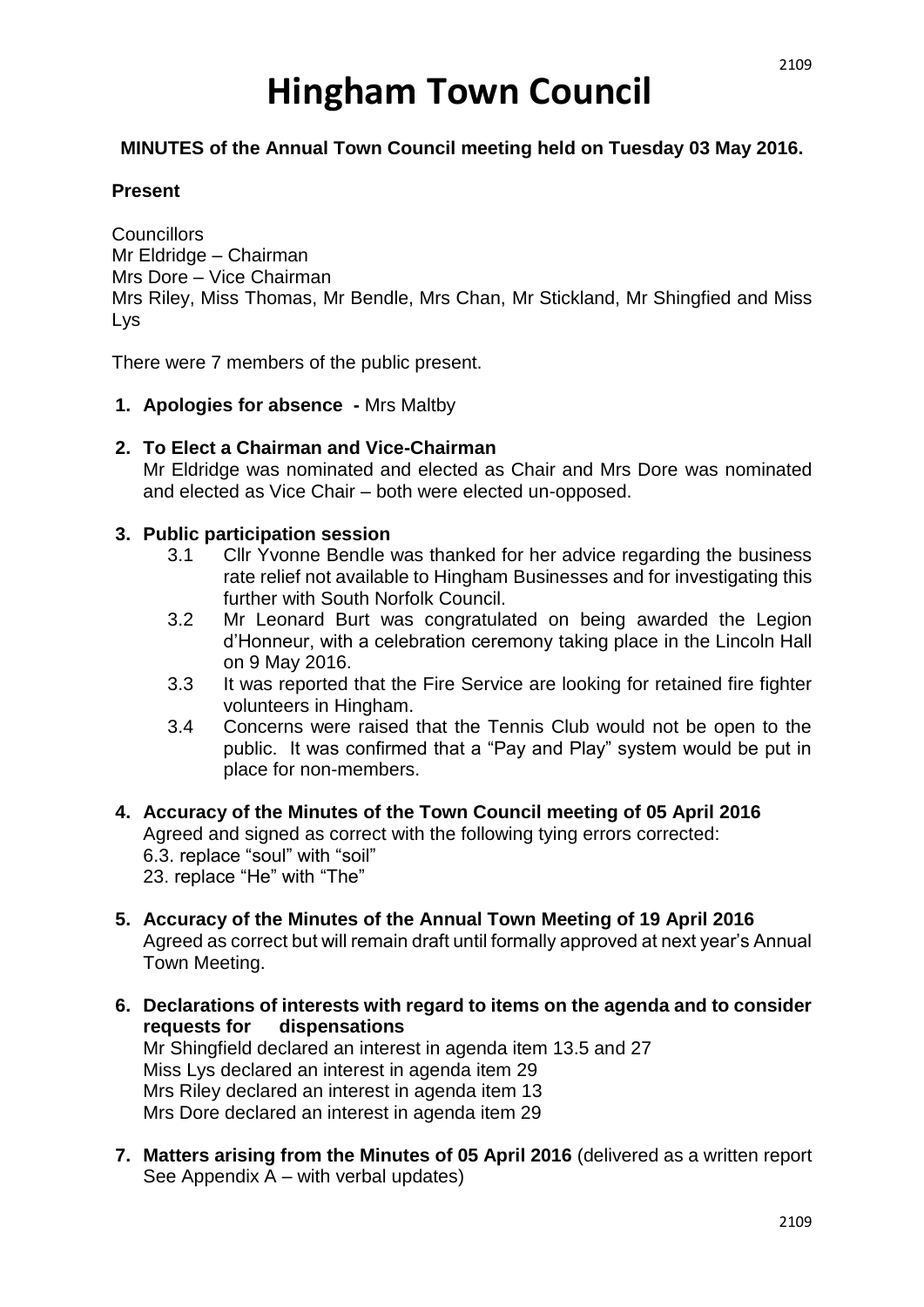Various blocked drains were highlighted to the Clerk for her meeting with the Highway Engineer.

The Clerk explained that South Norfolk Council had requested that the tree in the sports field carpark, (which the Town Council had agreed to have felled), not be felled, and that the Council consider Picus testing on the tree.

# **8. Working party reports**

- **8.1 Highways Working Party** reported that they are arranging a meeting (date to be confirmed) to try to get more volunteers and a co-ordinator for the Community Speedwatch – it is hoped that the police will attend. Posters will be placed around the town advertising the meeting. The working party are also going to request that a speed survey be undertaken on Hardingham Street.
- **8.2 Events Working Party –** reported that the arrangements for the Queeen's Birthday celebrations are progressing well. There will be a Queen's Corgi trail from 04 June. Arrangements for "Market in the Market Place" on Saturday 9 July are also underway.
- **8.3 Cemetery Working Party –** reported that the slab to mark the deconsecrated area is still outstanding – The Chairman advised that this was being made. The planting scheme for the entrance needs to be progressed, Mrs Chan has some suggestions for suitable plants. The Clerk advised that there had been some new (minor) mole activity and that she would monitor this. The cemetery financial report stated that the annual income (2015/16) for the cemetery was £5060 and expenditure (not including grass cutting, employee wages and Water rates) as £2118.77.

# **9. Correspondence**

- **9.1 Norfolk County Council - Changes to Pay As You Throw for DIY waste to be piloted - and new Trade Waste service to start - at selected recycling centres –** (concerns were raised that the changes would result in an increase in fly tipping).
- **9.2 South Norfolk Council - Community Infrastructure Levy (CIL) Payment to Hingham Parish (28th April 2016) -** a payment of £15,004.89 has been made to Hingham Town Council
- **9.3 Norfolk ALC - Information about a scam donation request**
- **9.4 RoSPA Play Safety Team Notification of play area inspection for Hingham Town Council**
- **9.5 Norfolk County Council – Grahame Bygrave – Highway Matters in Hingham – response regarding request for gritting (Hardingham Street/Road Ringers Lane area) and footpath along Norwich Road ( Hops Development to Bears Lane) –** Hardingham Road/Street are already on the schedule as priority 3 routes. Land Purchase would be required for the building of a footpath, and therefore the cost would be too great for this to be a consideration for NCC. It was agreed that the Clerk should ask how much it would cost.
- **9.6 Gabriele Maltby – Santa's Grotto – non-profit making organisation –** request that Hingham Town Council take over the grotto if the organisation is dissolved. - Agreed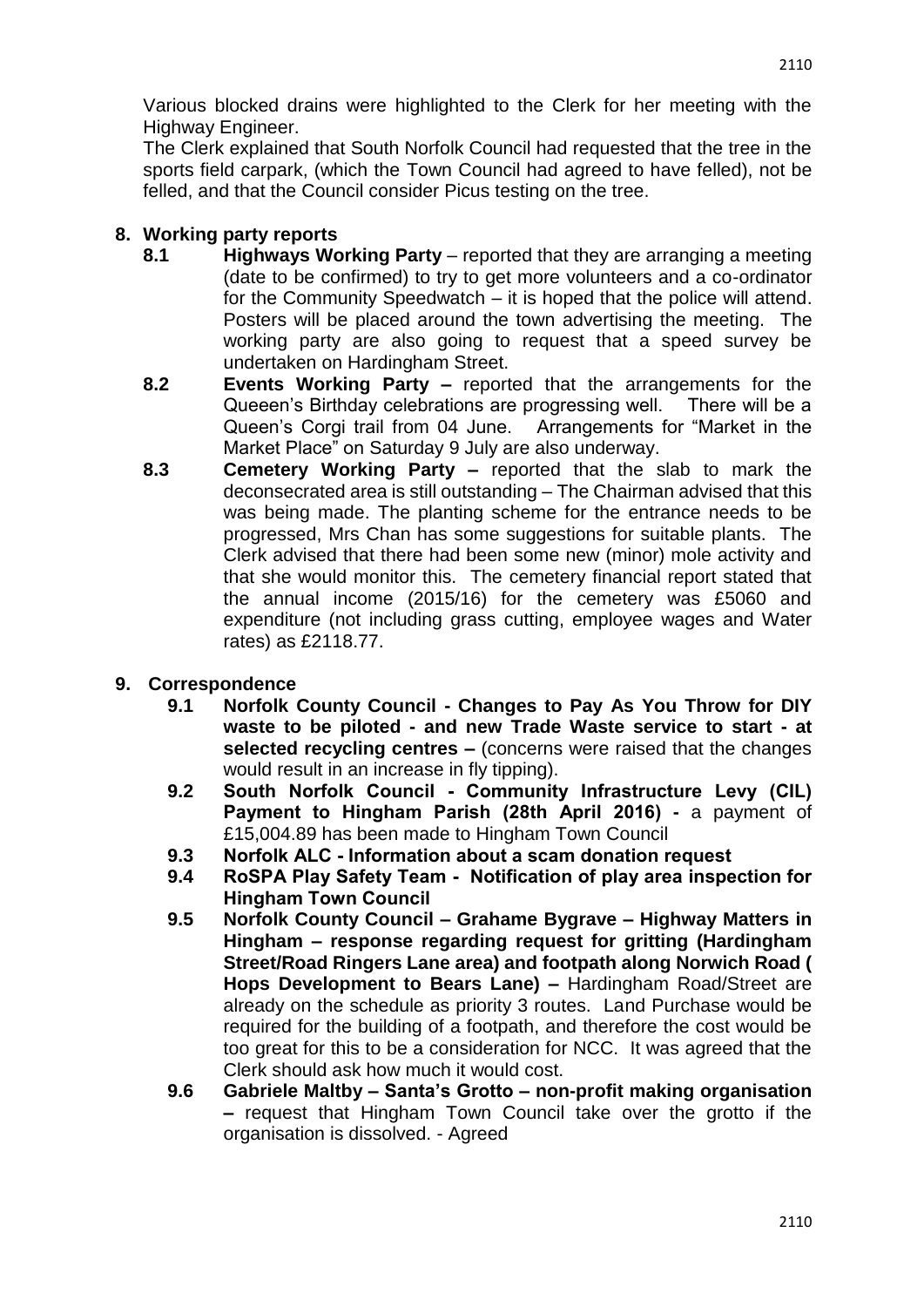#### **10.District Councillor's report**

Cllr Yvonne Bendle advised that she had spoken to officers at SNC regarding the rate relief and confirmed that retail rate relief (now withdrawn) had masked an anomaly which meant that businesses in communities of less than 3000 were penalised as they could only claim rural rate relief and not business rate relief. SNC were looking at how the effected businesses could be supplemented to bring their rate relief in line with those claiming business rate relief.

Cllr Bendle reported that SNC were in liaison with Abel Homes regarding the provision of exercise equipment on the Hops development, but Abel Homes had advised that there was not a suitable site for such equipment on the development, but would however consider some funding toward the equipment if a suitable location could be found within the town. The representatives of the Hingham Playing Field Association agreed to pursue this.

The refuse/recycling bin days are to be changed from 6 June - as the refuse collectors are moving to a four day rota. Concerns were raised if this meant that the workers were to lose some of their wages.

# **11. County Councillor's report**

County Cllr Dewsbury reported that Norfolk County Council had agreed the budget and that there were now many meetings taking place regarding devolution. Cllr Dewsbury also reported that the AGM was on  $9<sup>th</sup>$  May.

#### **12. Planning Decisions**

# **12.1 2016/0738 - 5 Primrose Road Hingham Norfolk NR9 4HQ**

Single storey extension and new conservatory - Approval with **Conditions** 

# **12.2 2016/0610 - Teats Barn Little Ellingham Road Hingham Norfolk NR9 4NE**

Retrospective application for discharge of conditions 3 - materials, 4 - Window details, 8 - Boundary treatment, 9 - Structural details and 13 - Water efficiency details of permission 2014/1578 - Approval with **Conditions** 

# **12.3 2016/0611 - Teats Barn Little Ellingham Road Hingham Norfolk NR9 4NE**

Variation of condition 2 of permission 2014/1578/F (Conversion of barn to dwelling) - minor alterations to conversion of barn and erection of a general store building. - Approval

# **12.4 2016/0585 - Ashwood 10 Chapel Street Hingham Norfolk NR9 4JH** T1 - Ash - Remove branches no greater than 3" diameter to clear wires by 3' - T2 - Oak - Remove single lowest branch over wire. – No **Objections**

# **12.5 2016/0552 - 2 Park Close Hingham Norfolk NR9 4JA**

Cut down Eucalyptus tree in front boundary of property (marked 1 on sketch) to ground level. – No Objections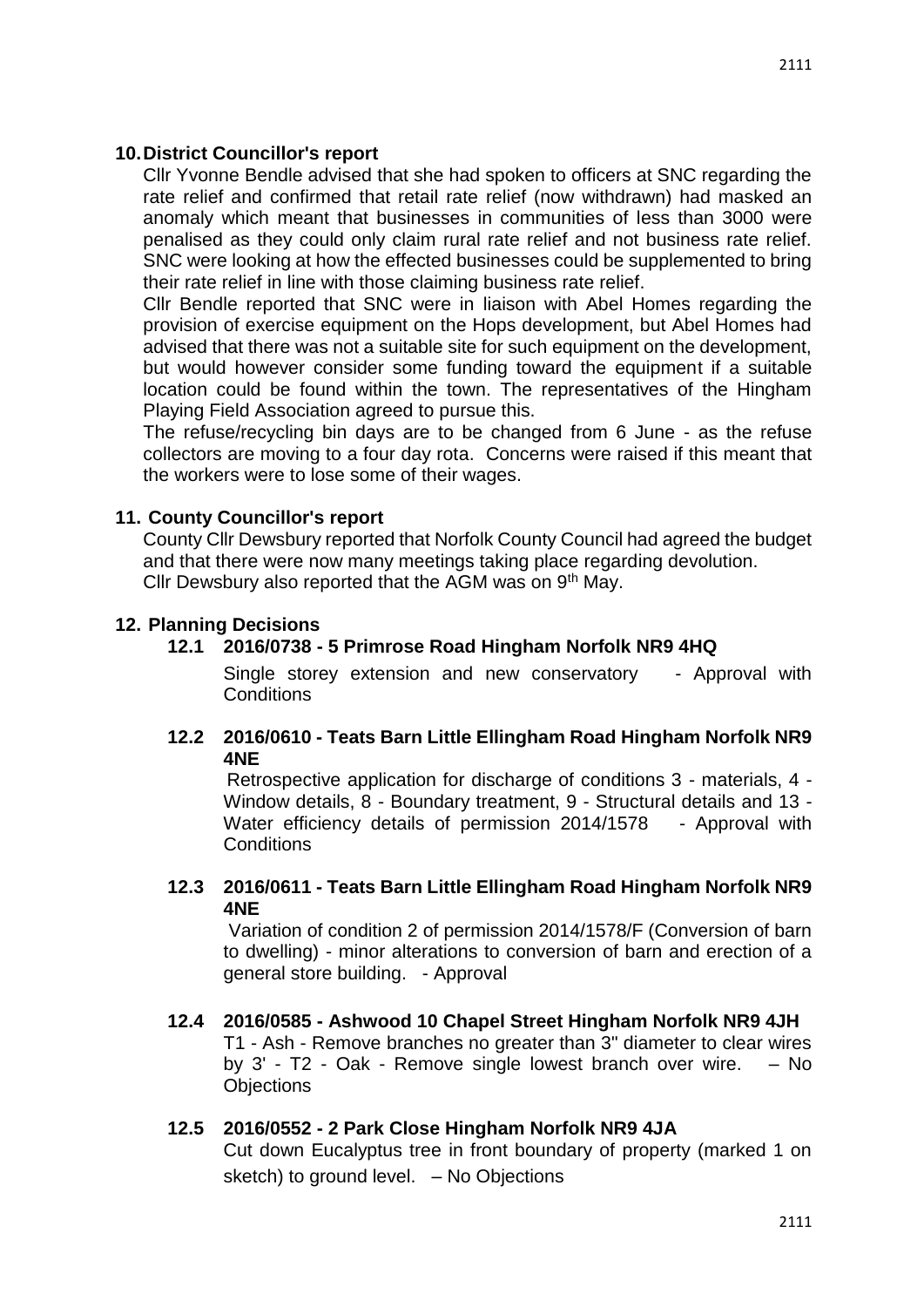# **13.Planning Applications**

- **13.1 2016/0737 - 1 Baxter Road Hingham Norfolk NR9 4HY Proposal - Replacement boiler and flue** The Council agreed to recommend approval
- **13.2 2016/0809 - The White Hart 3 Market Place Hingham NR9 4AF Proposal - Addition of 8 Patris plates to the front of the building.** The Council agreed to recommend approval
- **13.3 2016/0867 - White Lodge Farm Hardingham Road Hingham Norfolk NR9 4LY Proposal - Alterations to approved scheme - ref 2015/0195/H (Alterations and extensions to dwelling)** The Council agreed to recommend approval
- **13.4 2016/0873 - White Lodge Farm Hardingham Road Hingham Norfolk NR9 4LY Proposal - Alterations to approved schemes - ref 2015/0197/LB** The Council agreed to recommend approval
- **13.5 2016/0913 - Unit 4 Hall Farm Dereham Road Hingham Norfolk Proposal - Change of use of Unit 4 from light industrial/storage use (B1/B8) to car repair workshop and MOT testing facility** The Council agreed to recommend approval

# **14.To review Standing Orders**

Agreed – that the current document is up to date.

# **15.To review Standing Orders for Working Parties**

Agreed – that the current document is up to date.

# **16.To review Financial Regulations**

Agreed to defer to the next meeting and check the content against information provided on the NALC website.

#### **17.Review of representation on external bodies and arrangements for reporting back**

Agreed to continue with the current arrangements: Hingham Education Trust – Richard Stickland, HPFA – Daisy Thomas, CAB – Peter Eldridge, Lincoln Social Centre – Graham Shingfield, Hingham Charity – David Burt.

# **18.Review existing Working Parties and membership to them**

Current Working Party memberships to continue (Kate Chan having already stepped down from the Events Working Party) It was agreed to discuss the Finance Working Party and consider that it should be a Finance Committee at the next Town Council meeting – (to go on the next agenda)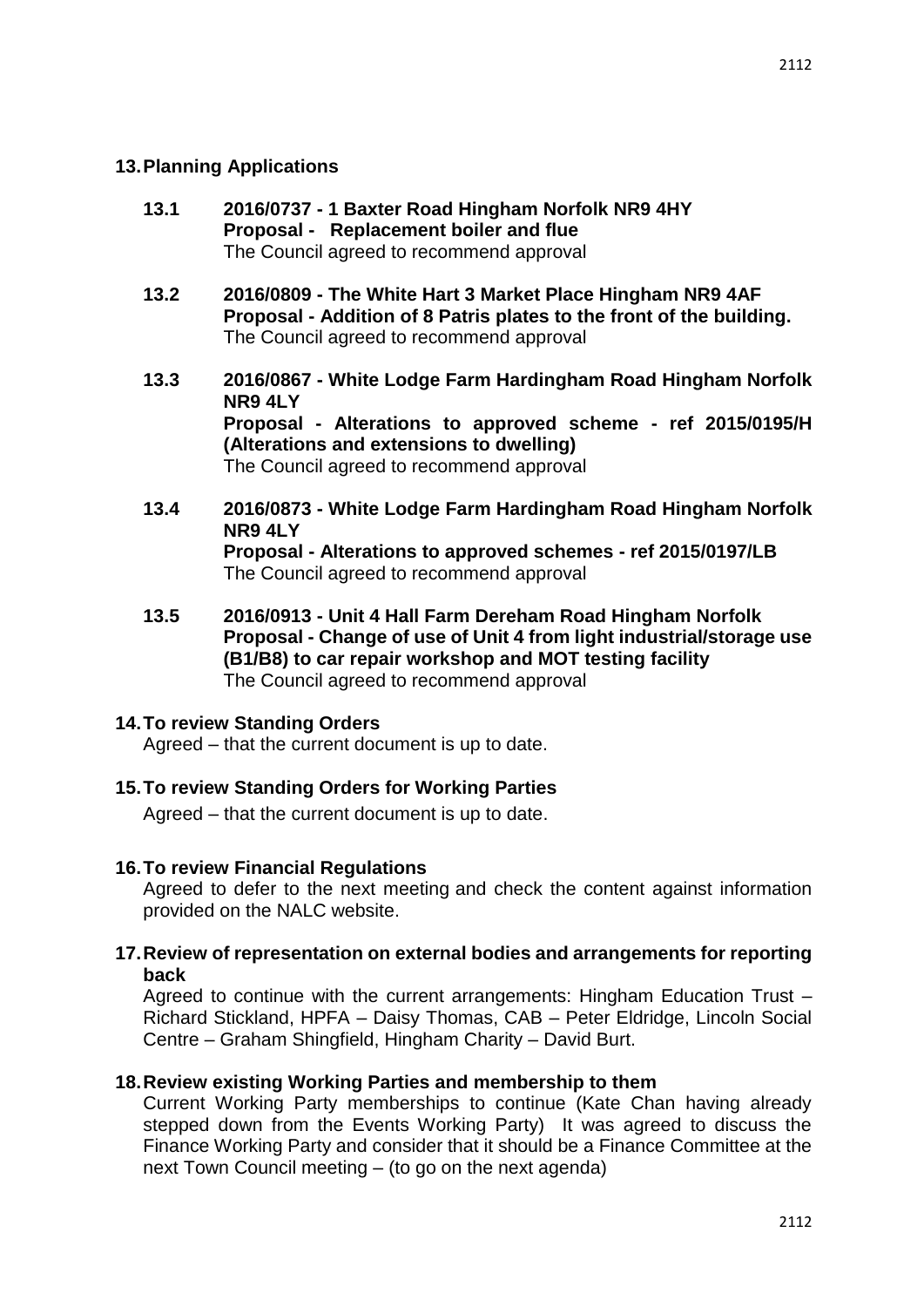### **19.Consider the requirement for any additional Working Parties**

It was agreed that the Churchyard Working Party should be re-instated **–** Mrs Dore and Mrs Chan agreed to be on the working party.

#### **20.To receive a copy of the updated Asset Register**

The Clerk explained that the new items purchased through the financial year had been added without VAT – and some items had been removed from the previous tear figures – it was agreed to accept the asset register. (Appendix B).

- **21.Review of the council's complaints procedure** Agreed – that the current document is up to date.
- **22.Review of the council's procedures for handling requests made under the Freedom of Information Act 2000 and the Data Protection Act 1998** Agreed – that the current document is up to date.
- **23.Proposal to have a "summer recess" – i.e No meeting in August** Agreed.
- **24.To note the time and place of meetings of the Council up to and including the next annual meeting of the council**

Agreed to continue to hold the Town Council meetings on the first Tuesday of the month – (with the exception of August) and for the Annual Town Meeting to be held on the third Tuesday in April 2017 (Tuesday 18<sup>th</sup> April). (*N.B a list will be circulated at the June meeting – for agreement with the inclusion of the mid November budget meeting).*

#### **25.To Agree and sign off the Year End Accounts**

The Clerk explained that the final bank statement for one account had not arrived and there would be a small amount of interest to add to the income before handing over to the auditor. It was agreed to accept the accounts with this amendment to be made when in receipt of the bank statement.

#### **26.To Appoint a Financial Scrutiniser**

It was agreed that Mrs Chan should remain as the Financial Scrutiniser

**27.Proposal to purchase 8 replacement oak posts (4' x4''x4'') for the Fairland @ £21.60 each (Total £172.80) –**

Agreed– Mr Shingfield to arrange.

#### **28.To Propose items for the next Agenda**

To discuss/consider undertaking a Higham Neighbourhood Plan To finalise the review of the Financial Regulations To discuss the litter bin provided by the newsagents Proposal to set up a Finance Committee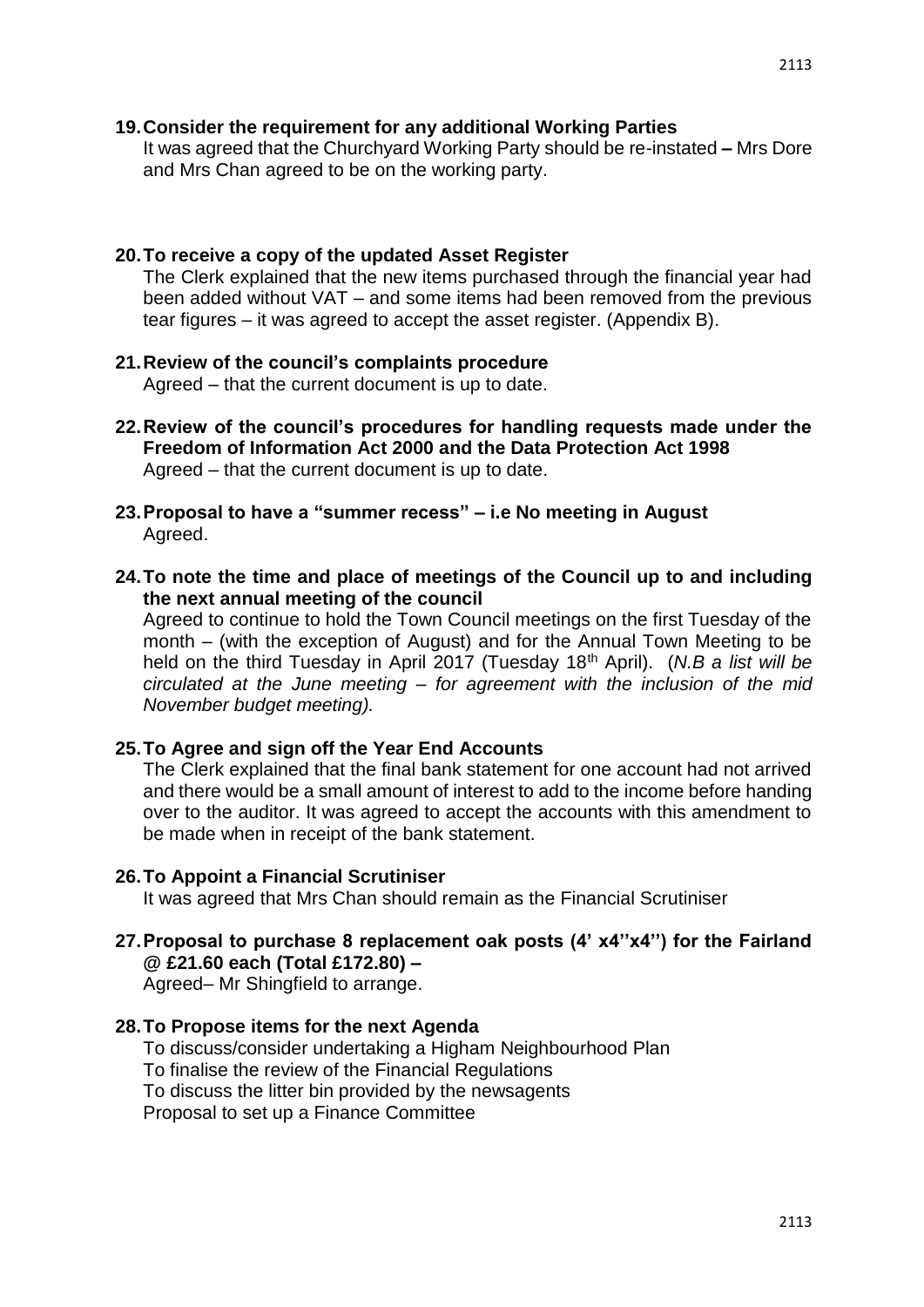2114

# **29.Accounts for Payment**

| A Doe (wages)                                                                        | £650.62   |
|--------------------------------------------------------------------------------------|-----------|
| D Ramm (4 weeks + £5.98 Bin bags)                                                    | £724.44   |
| (Queens Birthday<br>£32.10<br>Р<br>Dore<br>Tableware, £42.00 crisps, £15.00 bunting) | £89.10    |
| <b>K &amp; M Lighting Services</b>                                                   | £308.23   |
| E-on                                                                                 | £582.97   |
| <b>Community Car Scheme</b>                                                          | £2,047.02 |
| <b>Total</b>                                                                         | £4,402.38 |
| P Eldridge - Chairs Allowance                                                        | £369.00   |
| A Doe - Clerks Allowance                                                             | £300.00   |
| <b>New Total</b>                                                                     | £5,071.38 |

# **30.'Exclusion of the Press and Public under the Public Bodies (Admission to Meetings) Act 1960 to discuss the following matters:**'

Agreed - the public left the meeting.

#### **31.To Consider and agree the Chairman's Allowance**

It was proposed and agreed that The Chair should continue to receive £450.00, HOWEVER, the Chair explained that the information received from South Norfolk Council regarding allowances was very specific and that he would only accept £369.00

#### **32.To Consider and Agree The Clerk's Allowance**

It was proposed and agreed that the Clerk should be given £300 to cover the cost of heating/lighting/electricity/phone and broadband etc. for the period of time she had been employed by the Council  $-$  (the annual figure to be checked). Shingfield asked for his thanks to the Clerk for her hard work to be recorded in the minutes.

#### **33.To Consider the Draft revised Job Description for the Handy Man**

The Clerk explained that the current job description extended to 5 pages with lots of repeated sentences, and now had been condensed to 2 pages. It was agreed to accept the amended job description with the addition of cleaning around the bench on the Oak Lane/Hall Moor Lane corner and amend the wording regarding offenders of dog fouling. A meeting is to be set up with the Handyman to discuss the job description.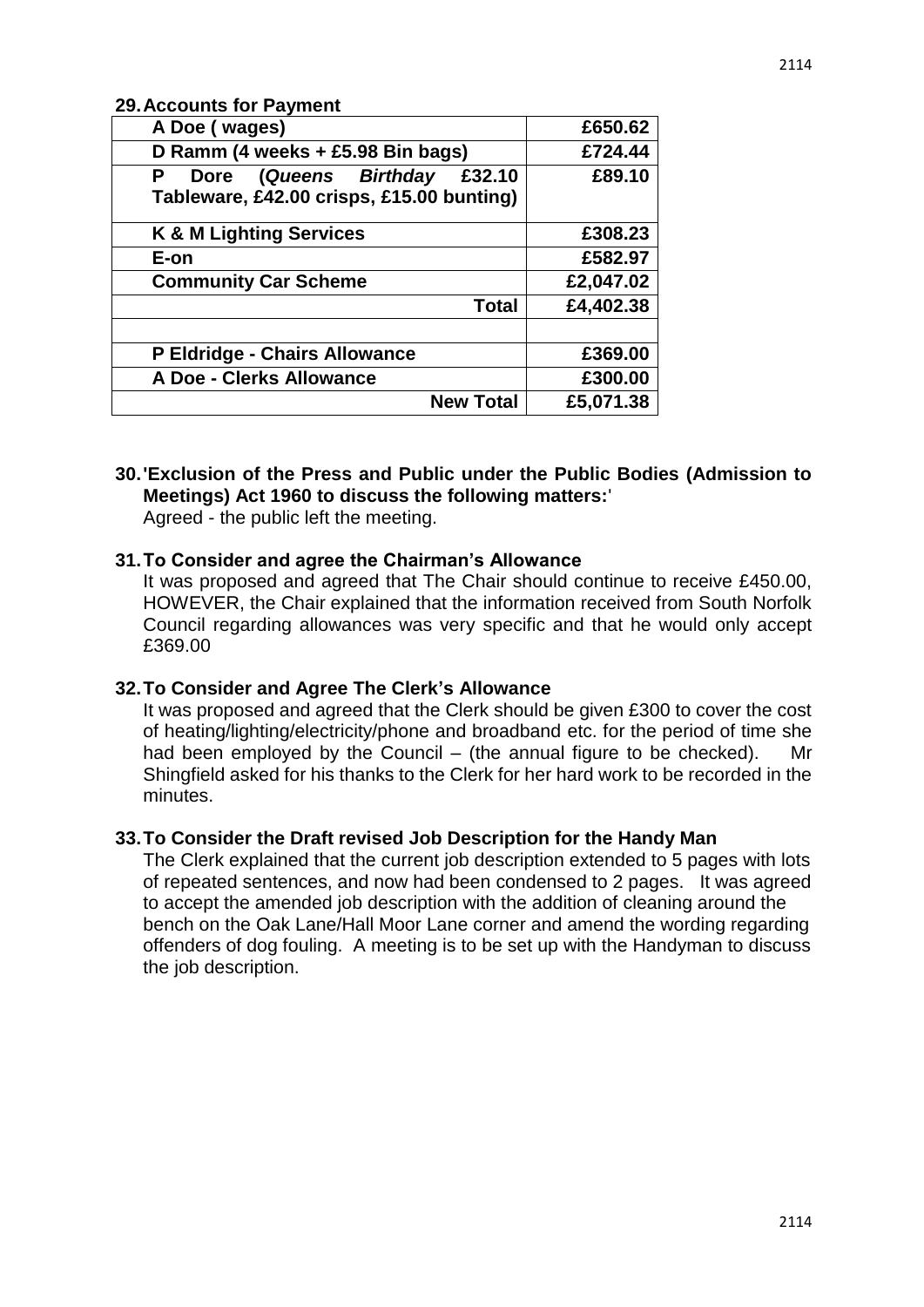# **Appendix A – Clerks Report**

# **Clerks Report for 03 May 2016**

| Min: | <b>Update</b>                                                                                                                                                                                                                                                                                                                                                                         |
|------|---------------------------------------------------------------------------------------------------------------------------------------------------------------------------------------------------------------------------------------------------------------------------------------------------------------------------------------------------------------------------------------|
|      | Matters Arising From the minutes of the meeting on 05 April 2016                                                                                                                                                                                                                                                                                                                      |
| 2.1  | Highway Matters - Potholes - The Fairland - Road condition Copper Lane - Blocked<br>Drains - The Clerks meeting with the Highways engineer (13 <sup>th</sup> April) was postponed until<br>04 May – this matters will be discussed then (Fairland potholes already reported to NCC)                                                                                                   |
| 2.2  | Hedge - Hops Development - The Clerk has requested (Abel Homes) that the vegetation<br>cutting (from the hedge) placed in the ditch be investigated.                                                                                                                                                                                                                                  |
| 2.8  | Request for a clear Bus Shelter - Norwich Road - By Hops development - to be<br>discussed with the Highway Engineer                                                                                                                                                                                                                                                                   |
| 6.2  | Locations for SAM 2 Sign - To be discussed with the Highway engineer                                                                                                                                                                                                                                                                                                                  |
| 6.3  | Syringes at the cemetery – has been reported to the PCSO                                                                                                                                                                                                                                                                                                                              |
| 12   | No Entry signs – Pottles Alley - To be discussed with the Highway engineer                                                                                                                                                                                                                                                                                                            |
| 14   | Fairland Oak - Tests/ Condition report - Ravencroft have been asked to carry out the<br>detailed condition report and resistograph testing on the tree                                                                                                                                                                                                                                |
| 17   | Internal Audit - The Clerk has had an initial meeting with the Internal Auditor - and will<br>hand over the required documentation for the Audit - W/C 16 May 2016                                                                                                                                                                                                                    |
| 19   | Nomination of Pension provider - To be done                                                                                                                                                                                                                                                                                                                                           |
| 20   | Speedwatch - Highways working party are organising a meeting                                                                                                                                                                                                                                                                                                                          |
| 21   | Outdoor exercise equipment request - Hops Development - Councillor Yvonne Bendle<br>has advised that SNC are already in negotiations with Abel homes regarding<br>play/exercise equipment - and will keep the Town Council informed with any further<br>information.                                                                                                                  |
| 22   | Lincoln Hall Driveway – Tarmac Planings – A provisional date of $8th$ May is a possibility<br>for the work to be carried out                                                                                                                                                                                                                                                          |
| 23   | Repairs/Service to the Clock - Peter Trett has spoken to Walton Associates, and has<br>managed to get the clock striking quarterly again – an annual service will be arranged<br>later in the year                                                                                                                                                                                    |
| 24   | Commemorative Plaque for the Fairland Bus shelter - To be ordered.                                                                                                                                                                                                                                                                                                                    |
| 25   | Cancelation of services from PHS - The Clerk has written to PHS to Cancel their services<br>- and email was received in return advising of the 90 Day cancelation notice requirement<br>and fee for cancelling the "contract" – The Clerk has requested a copy of "the contract"<br>as signed by a representative of Hingham Town Council - no response has been<br>received to date. |
|      | <b>OTHER UPDATES</b>                                                                                                                                                                                                                                                                                                                                                                  |
|      | Tables outside White Hart Pub - this has been bought to the attention of NCC Highways                                                                                                                                                                                                                                                                                                 |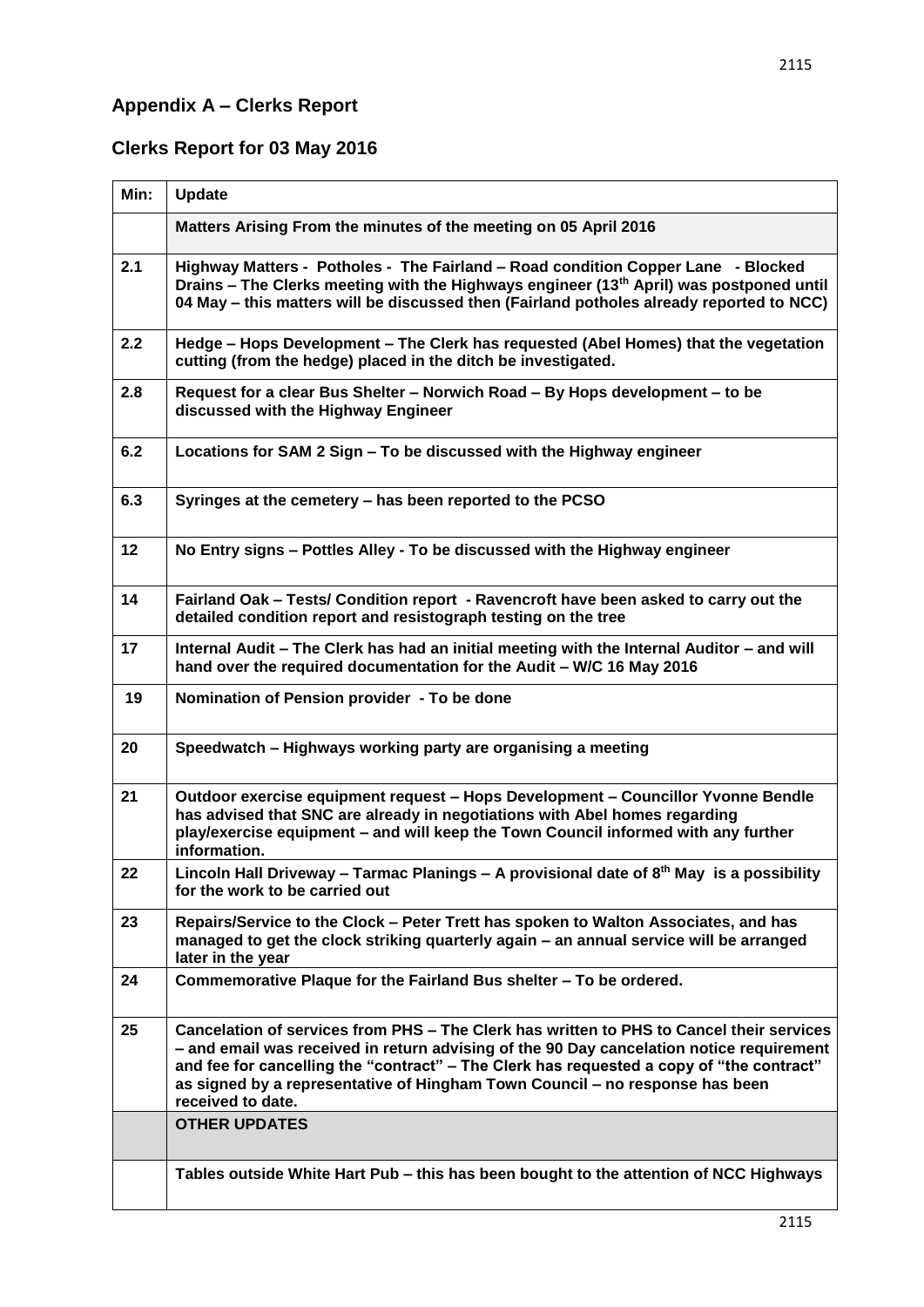| Skate Park Sign - Awaiting response from RoSPA regarding the wording required for a<br>sign                                                                                                                                                                                                                                                                                                                                                        |
|----------------------------------------------------------------------------------------------------------------------------------------------------------------------------------------------------------------------------------------------------------------------------------------------------------------------------------------------------------------------------------------------------------------------------------------------------|
| Folly Lane dog waste bin - on order                                                                                                                                                                                                                                                                                                                                                                                                                |
| Tree Works - churchyard and sports field (to be overseen by Ravencroft) - Awaiting<br>confirmation of a date for the work to the lime tree in the Churchyard - (and Holly/Yew<br>trees) Work to remove the trees and trim tree along Watton Road had been started. -<br>South Norfolk Council have requested that a PiCUS test be carried out on the oak in the<br><b>Playing Field carpark.</b>                                                   |
| Training/certification requirements for the position of Handyman/gardener - The<br>Chairman is arranging part 2 of the Pesticide course with the handyman                                                                                                                                                                                                                                                                                          |
| Hingham Public Toilets - Andy Sheppard from SNC is finalising the specification with the<br>procurement advisor - and will be in touch when the tenders are submitted. The tenders<br>have to be decided in line with SNC procedure - the Clerk has requested that the Town<br>Council be consulted before a final decision is made to ensure the budget for the<br>maintenance of the toilets if preserved. Nothing further has been heard        |
| Bank Account – The mandate changes have now been made – BUT – the bank has set<br>the Clerk up with View only access - Confirmation received 04.04.16 that changes have<br>been made following the new mandate form being sent- and will take effect 05.04.16 -<br>The Clerk will try to transfer monies on that date - After another 45 minute telephone call<br>to the bank - the Clerk was able to transfer funds between accounts on 26 April. |
|                                                                                                                                                                                                                                                                                                                                                                                                                                                    |
| <b>OUTSTANDING ISSUES</b>                                                                                                                                                                                                                                                                                                                                                                                                                          |
| Complaint to the bank /banking arrangements - no response to date                                                                                                                                                                                                                                                                                                                                                                                  |
| CiLCA Training Pack - To be ordered                                                                                                                                                                                                                                                                                                                                                                                                                |
| Letter to the White Hart pub regarding the placement of tables blocking pedestrian<br>access -No response has been received from the pub.                                                                                                                                                                                                                                                                                                          |
| Damaged Street Light - Norwich Road - the Insurance company has given the go ahead<br>for this to be completed - the Clerk has notified K and M Lighting - Payment to UK Power<br>has been sent - awaiting scheduled work date.                                                                                                                                                                                                                    |
| Reported Crime - February 2016<br>Crime on or near Lincoln Avenue<br>Anti-social behaviour 4, Criminal damage and arson 1                                                                                                                                                                                                                                                                                                                          |

Vehicle crime 1 , Violence and sexual offences 2

Crime on or near Baxter Road - Burglary 1

Crime on or near Rectory Gardens - Burglary 1

Crime on or near Glebe Close - Robbery 1

Crime on or near Watton Road - Criminal damage and arson 1

Report Prepared – 02 May 2016 - This report does not detailed contain updates when the subject is a current agenda item – or has been within the remit of a working party and the Clerk has not been involved.